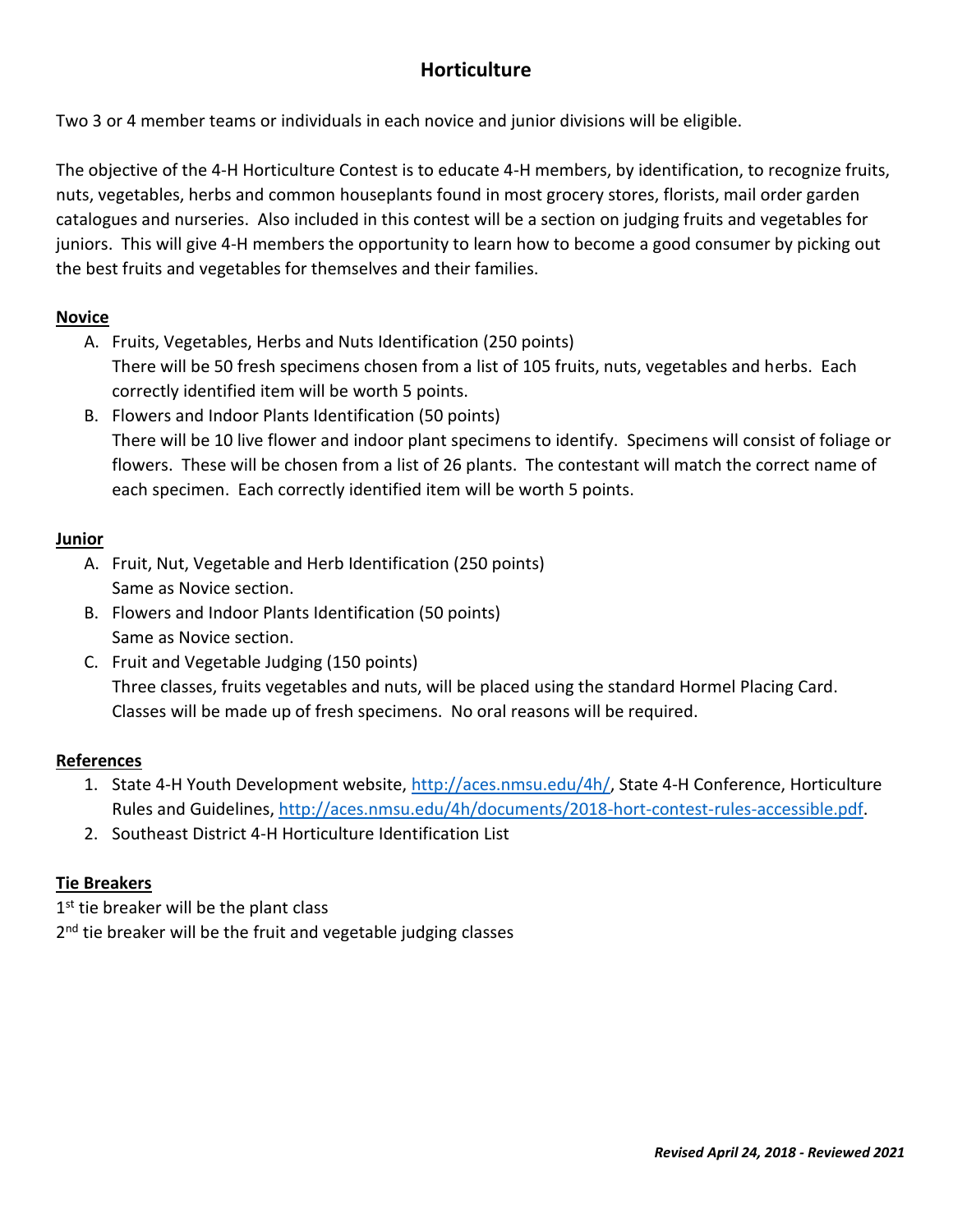## **Southeast District 4-H Horticulture Identification List**

#### **Fruits, Vegetables and Herbs**

1. Alfalfa Sprouts 2. Apple (Granny Smith) 3. Apple (Red Delicious) 4. Apple (Gala) 5. Apricot 6. Artichoke 7. Asparagus 8. Avocado 9. Basil 10. Bean (Snap) 11. Bean (Pinto) 12. Bean Sprouts 13. Beet 14. Blackberry 15. Blueberry 16. Broccoli 17. Brussels Sprouts 18. Cabbage (Green) 19. Cabbage (Red or Purple) 20. Carrot 21. Cauliflower 22. Celery 23. Cherry 24. Chinese Cabbage 25. Cilantro 26. Chives 27. Corn (Sweet) 28. Cucumber 29. Date 30. Dill 31. Eggplant 32. Fig 33. Garlic 34. Ginger Root 35. Grape 36. Grapefruit 37. Horseradish 38. Jicama 39. Kale 40. Kiwi 41. Kumquat 42. Lemon 43. Lettuce (Head) 44. Lettuce (Leaf) 45. Lime 46. Mango

47. Mushroom 48. Muskmelon (Cantaloupe) 49. Nectarine 50. Okra 51. Onion (Green) 52. Onion (Red) 53. Onion (Yellow) 54. Onion (White) 55. Orange 56. Parsley 57. Parsnip 58. Peach 59. Pear 60. Peas (English) 61. Peas (Black-eyed) 62. Pepper (Bell) 63. Pepper (Habanero) 64. Pepper (Jalapeno) 65. Pepper (Long Green Chile) 66. Pineapple 67. Plum 68. Pomegranate 69. Potato (Red) 70. Potato (Russet) 71. Potato (Sweet) 72. Potato (White) 73. Prune 74. Pumpkin 75. Radish 76. Raspberry 77. Rhubarb 78. Rosemary 79. Rutabaga 80. Spinach 81. Squash (Acorn) 82. Squash (Banana) 83. Squash (Butternut) 84. Squash (Scallop) 85. Squash (Spaghetti) 86. Squash (Yellow Straightneck) 87. Squash (Zucchini) 88. Strawberry 89. Tangerine 90. Tomatillo 91. Tomato 92. Tomato (Cherry)

93. Tomato (Roma) 94. Turnip 95. Watermelon

#### **Nuts**

1. Almond 2. Brazil Nut 3. Cashew 4. Chestnut 5. Filbert or Hazelnut 6. Peanut 7. Pecan 8. Pine Nut or Pinon 9. Pistachio 10. Walnut **Flowers and Indoor Plants**

(Foliage or Flowers) 1. African Violet 2. Aloe Vera 3. Asparagus Fern 4. Begonia 5. Christmas Cactus 6. Chrysanthemum 7. Coleus 8. Croton 9. Cyclamen 10. Dracaena 11. Dumbcane or Dieffenbachia 12. Ficus Benjamin or Weeping Fig 13. Geranium 14. Jade Plant 15. Kalanchoe 16. Marigold 17. Peace Lily 18. Petunia 19. Philodendron 20. Pothos (Devils Ivy) 21. Rose 22. Schefflera 23. Snake Plant 24. Snapdragon 25. Spider or Airplane Plant 26. Tulip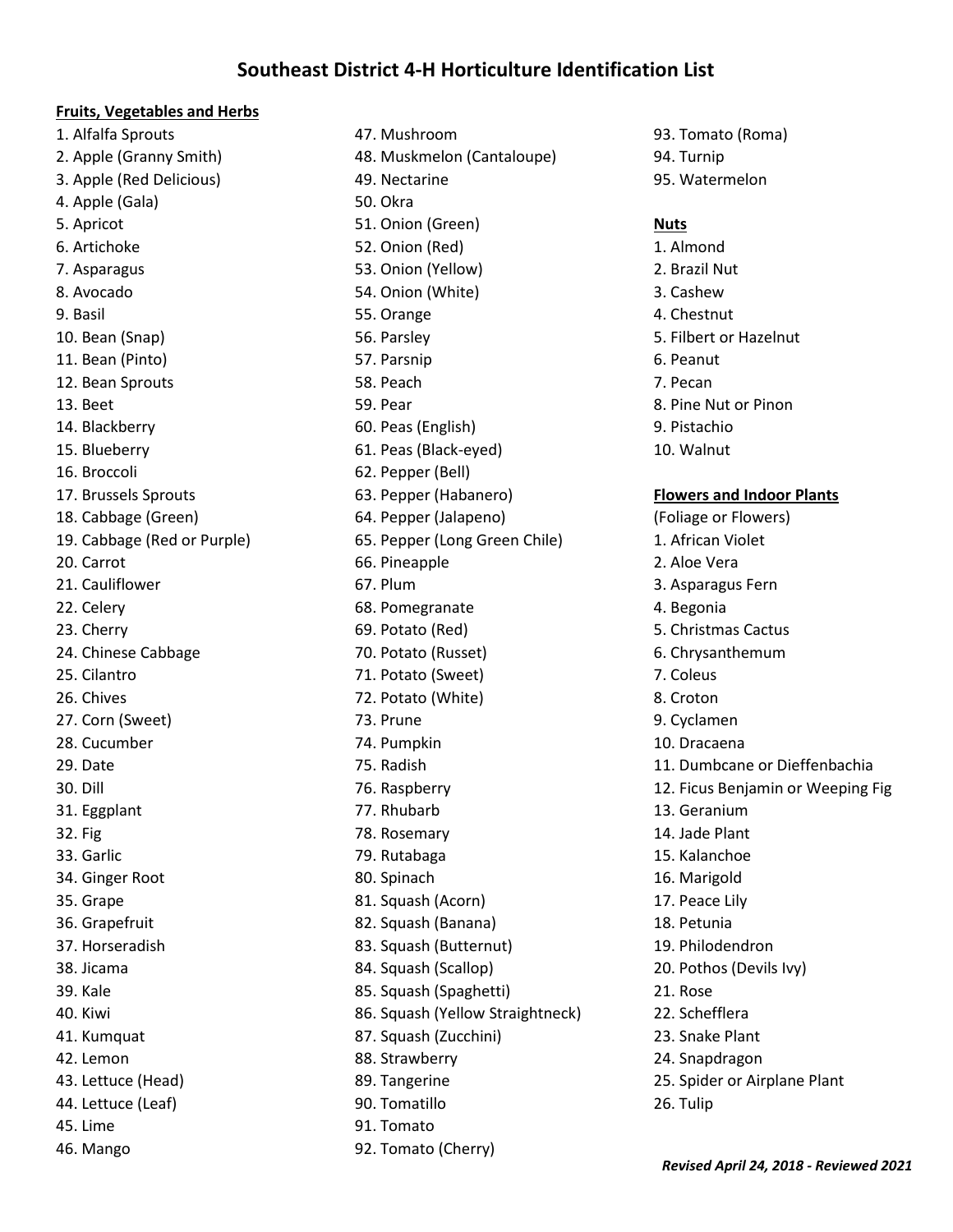# **Southeast District**

# **4-H Horticulture Fruits, Vegetables, Herbs and Nuts ID Form**

## **Fruits, Vegetables and Herbs**

| <b>Number</b><br>Item   |                    |                                        |
|-------------------------|--------------------|----------------------------------------|
| Alfalfa Sprouts         | Jicama             | Pumpkin                                |
| Apple (Granny Smith)    | Kale               | Radish                                 |
| Apple (Red Delicious)   | Kiwi               | Raspberry                              |
| Apple (Gala)            | Kumquat            | Rhubarb                                |
| Apricot                 | Lemon              | Rosemary                               |
| Artichoke               | Lettuce (Head)     | Rutabaga                               |
| Asparagus               | Lettuce (Leaf)     | Spinach                                |
| Avocado                 | Lime               | Squash (Acorn)                         |
| <b>Basil</b>            | Mango              | Squash (Banana)                        |
| Bean (Snap)             | Mushroom           | Squash (Butternut)                     |
| Bean (Pinto)            | Muskmelon          | Squash (Scallop)                       |
| <b>Bean Sprouts</b>     | (Cantaloupe)       | Squash (Spaghetti)                     |
| <b>Beet</b>             | Nectarine          | Squash (Yellow                         |
| Blackberry              | Okra               | Straightneck)                          |
| Blueberry               | Onion (Green)      | Squash (Zucchini)                      |
| Broccoli                | Onion (Red)        | Strawberry                             |
| <b>Brussels Sprouts</b> | Onion (Yellow)     | Tangerine                              |
| Cabbage (Green)         | Onion (White)      | Tomatillo                              |
| Cabbage (Red or         | Orange             | Tomato                                 |
| Purple)                 | Parsley            | Tomato (Cherry)                        |
| Carrot                  | Parsnip            | Tomato (Roma)                          |
| Cauliflower             | Peach              | Turnip                                 |
| Celery                  | Pear               | Watermelon                             |
| Cherry                  | Peas (English)     |                                        |
| Chinese Cabbage         | Peas (Black-eyed)  | <b>Nuts</b>                            |
| Cilantro                | Pepper (Bell)      | Almond                                 |
| Chives                  | Pepper (Habanero)  |                                        |
| Corn (Sweet)            | Pepper (Jalapeno)  | <b>Brazil Nut</b>                      |
| Cucumber                | Pepper (Long Green | Cashew                                 |
| Date                    | Chile)             | Chestnut                               |
| Dill                    | Pineapple          | <b>Filbert or Hazelnut</b>             |
| Eggplant                | Plum               | Peanut                                 |
| Fig                     | Pomegranate        | Pecan                                  |
| Garlic                  | Potato (Red)       | Pine Nut or Pinon                      |
| <b>Ginger Root</b>      | Potato (Russet)    | Pistachio                              |
| Grape                   | Potato (Sweet)     | Walnut                                 |
| Grapefruit              | Potato (White)     |                                        |
| Horseradish             | Prune              | Revised April 24, 2018 - Reviewed 2021 |